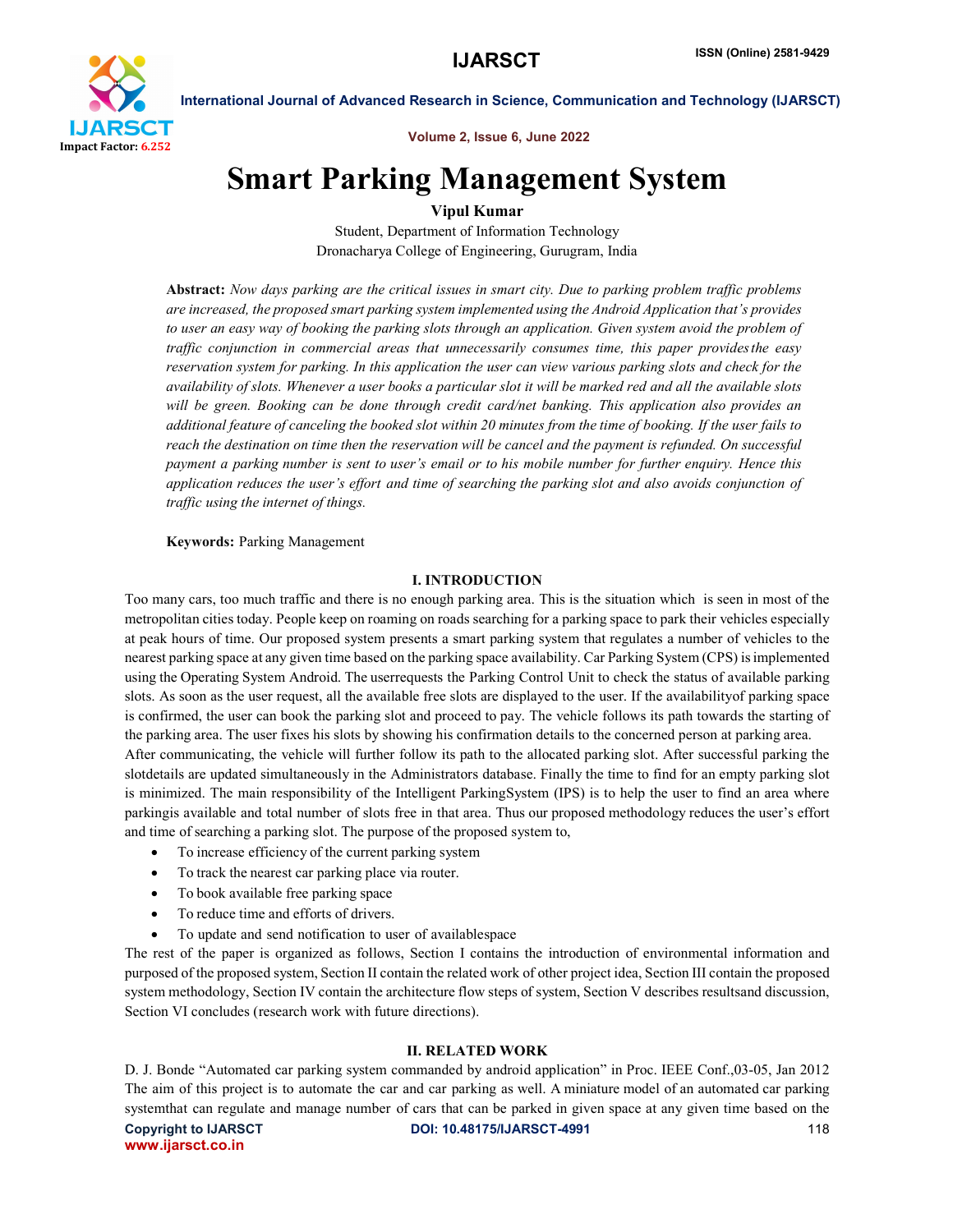

#### Volume 2, Issue 6, June 2022

availability of parking slot. Automated parking is a method ofparking and existing cars using sensing device. The entering and leaving to the lot is commanded by an android application[1].

Yanfeng Geng, Christos G. Cassandras, "A new "Smart Parking" system Infrastructure and Implementation", Science Direct, Social and Science Behavioral sciences, 1278-1287,2012 Smart Parking adopts the basic structure of PGI systems. In addition, such a system includes Driver Request Processing Centre (DRPC) and a Smart Parking Allocation Centre (SPAC). The Parking Resource Management Centre(PRMC) collects and updates all real time parkinginformation and disseminates it via internet. The DRPC gathers driver parking requests and real time information(i.e.,car location), keep track of driver allocation status, and sendsback the assignment result to driver .The Smart Parking Allocation center makes assignment decisions and allocates and reserve parking spots for driver.[2]

M. A. R. Sarkar, A. A. Rokoni, M. O. Reza, M. F. Ismail, "Smart parking system with image processing facility" , I. J. Intelligent System and Application, 41-47, 2012. Smart Parking Systems obtain information about available parking spaces, process it and then place the car at that position. A prototype of the parking assistance system based on the proposed architecture was constructed. The effective circular design is introduced having rack-pinion special mechanism which is used to lift and place the car in certain position[5].

M. M. Rashid, A. Musa, M. AtaurRahman, and N. Farahana, A. Farhana "Automatic Parking Management System and Parking Fee Collection Based on Number Plate Recognition"International Journal of Machine Learning and Computing, 93-98, 2012. This paper discussed on automatic parking system and electronic parking fee collection based on vehicle number plate recognition. The aim of this research is to develop and implement an automatic parking system that will increase convenience and security of the publicparking lot as well as collecting parking fee without hassles of using magnetic card. The auto parking system will able to have lessinteraction of humans and use no magnetic card and its devices. In additions to that, it has parking guidance system that can show and guide user towards a parking space. The system used image processing of recognizing number plates for operation of parking and billing system. Overall, the systems run with pre-programmed controller to make minimum human involvement in parking system and ensure access control in restricted places.

R. Yusnita, FarizaNorbaya, and Norazwinawati Basharuddin " Intelligent Parking Space Detection System Based on Image Processing", Internation Journal of Innovation, Management and Technology, 232-253, 2012. This paper aims to present an intelligent system for parking space detection based on image processing technique that capture and process the brown rounded image drawn at parking lot and produce the information of the empty car parking spaces. It will be display at the display unit that consists of seven segments in real time. The seven segments display shows the number of current available parking lots inthe parking area. This proposed system, has been developed insoftware and hardware platform.



#### III. PROPOSED METHODOLOGY

www.ijarsct.co.in

Copyright to IJARSCT **DOI: 10.48175/IJARSCT-4991** 119

Fig 1. System architecture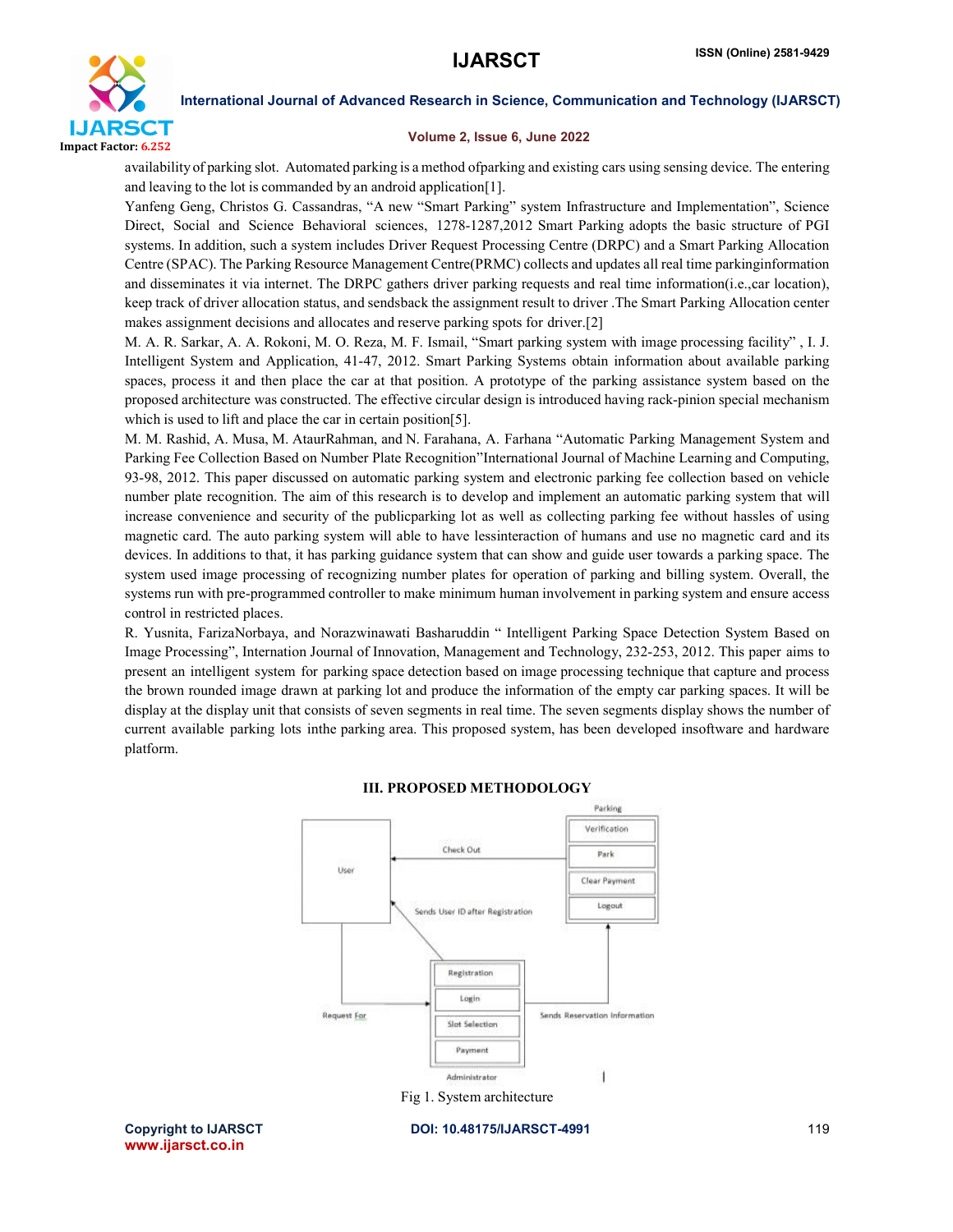

#### Volume 2, Issue 6, June 2022

Modules Car Parking System mainly consists of threemodules. They are

- User Module
- Administrator Module
- Booking Module

#### 3.1 User Module

This module of the application deals with the user interface/user experience. This module provides the user withthe flexibility of registering, logging in, booking and making the payment. If the user is new to the application then, the user must register in the application by providing the user's details.After the registration, the user logs in using the user- id and password. Once the user logs in , then the user browses the parking slot then books that parking slot followed by the making the online payment.

#### 3.2 Administrator Module

This is the operative module of the application. It works in thebackend for managing the database and performs various operations on it. The administrator stores all the user's data in the database as soon as he gets registered with the application. Administrator maintains the details of all parkingslots ( both empty and reserved ), their price for booking , userdetails in database and the modification on these data is only can be done by the administrator. The administrator also provides the payment method to the user.

#### 3.3 Booking Module

This is the main module of the application and it deals with the booking of the parking slot. When the user is ready for booking then the booking module comes in the scenario to provide user the necessary information for booking. The available slot, cost to book the slot and the necessary processing in regards to these, are done by this booking module.

#### IV. PROPOSED FLOW

#### 4.1 Hardware Description

#### A. IR Sensor

An infrared sensor is an electronic device, that emits inorder to sense some aspects of the surroundings. An IR sensor can measure the heat of an objects as well as detect



Fig 3. IR Sensor

The slot allocation method follows a sequence as stated below:

Step1: Initially the slot selection is made by the user from hismobile phone. He checks for the availability of a parking slot that is nearest to his location. If it is available, he moves to the next stage or else go to the initial state.

#### B. RFID Reader

Step2: Transfers request for parking slot from the mobileusing Android application.

Step3: The Parking Control Unit (PCU) gets the slot numberrequested by the user.

Step4: If the payment is done successfully, then the requestedslot is reserved in the parking area.

Step5: After reserving a particular slot by the user then the status of that respective slot will be marked as RED=RESERVED and the remaining will beGREEN=EMPTY.

Step6: As soon asthe vehicle gets entered into the parking slot,the timer gets ON and measures the total time.

Step7: As soon as the vehicle moves out of the parking slot,the timer gets OFF and the total cost will be displayed.

www.ijarsct.co.in

Copyright to IJARSCT **DOI: 10.48175/IJARSCT-4991** 120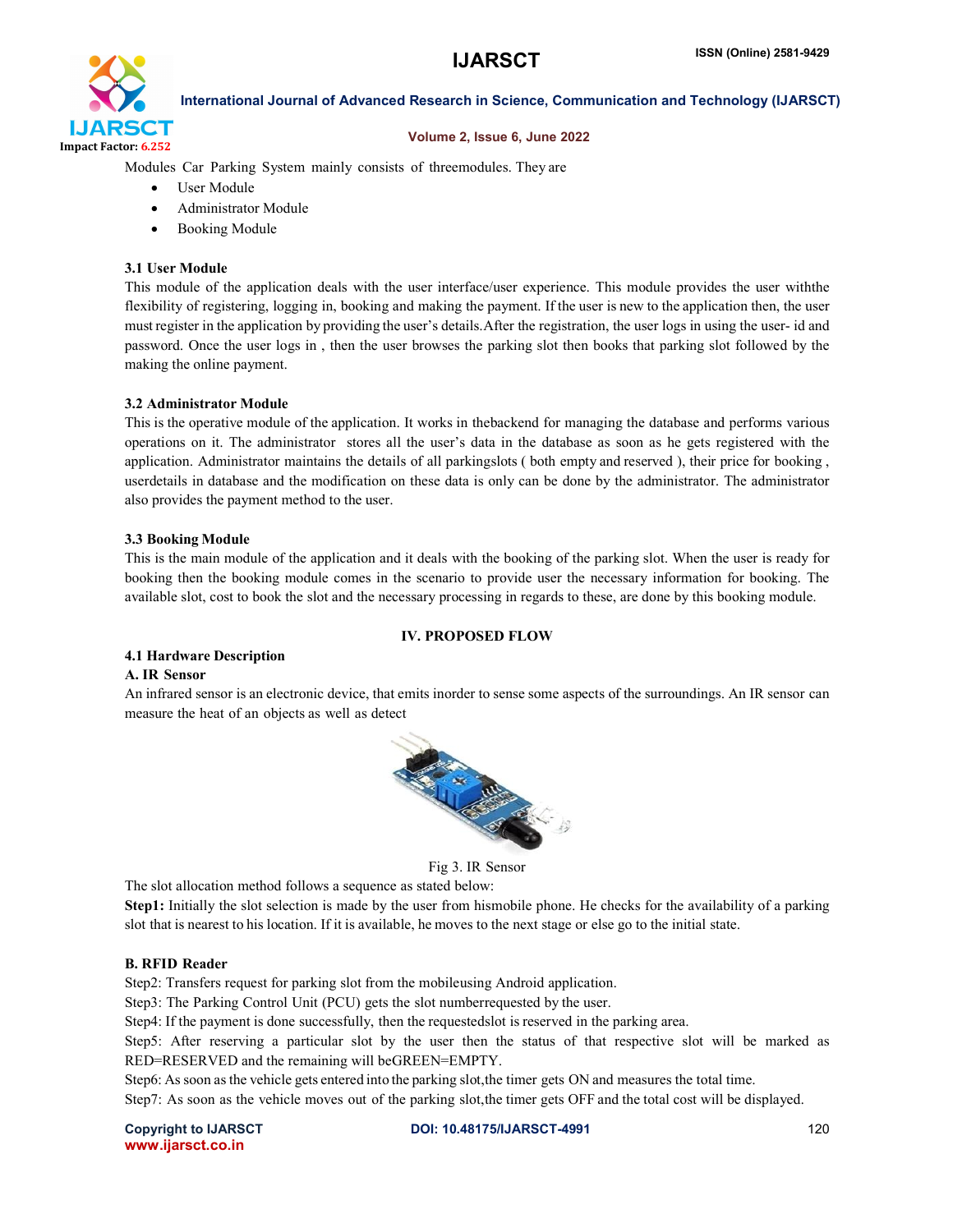

Volume 2, Issue 6, June 2022



Fig 4. EM-18 Reader

#### C. RFID Tag

An RFID reader's function is to interrogate RFID tags. The means of interrogation is wireless and because the distance is relatively short; line of sight between the reader and tags is not necessary. A reader contains an RF module, which acts as both a transmitter and receiver of radio frequency signals. RFID stands for Radio Frequency Identification Reader. There are many uses of RFID reader in today world. It is used to gather information from RFID tags.



Fig5.RFID Tags



RFID tagging is an ID system that uses small radio frequency identification devices for identification and tracking purposes. An RFID tagging system includes the tag itself, a read/write device, and a host system application for data collection, processing, and transmission.

#### VI. RESULT AND DISCUSSION



www.ijarsct.co.in